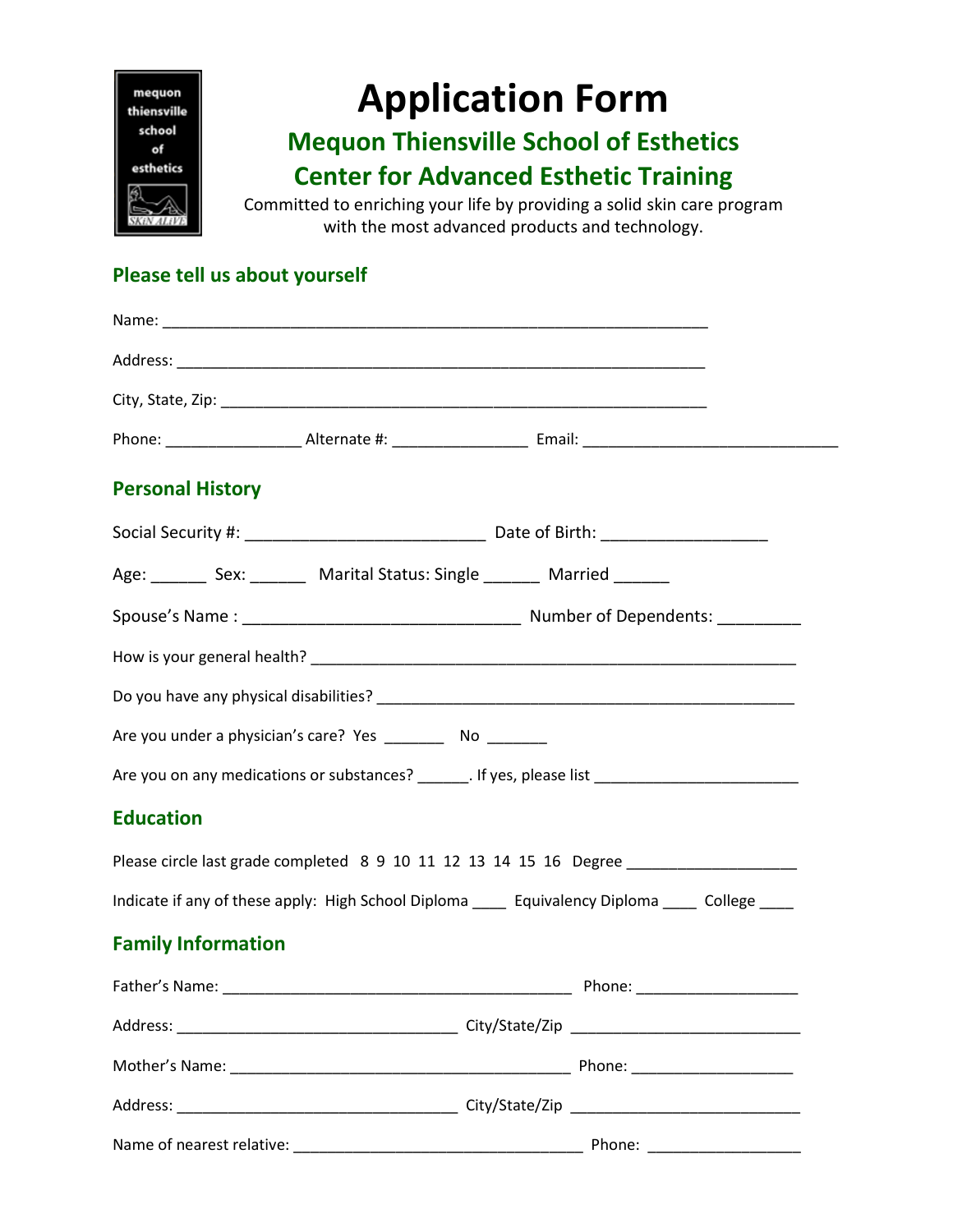#### **References**

Please provide two references that we may contact:

| <b>General Information</b>                                                                                |      |  |
|-----------------------------------------------------------------------------------------------------------|------|--|
| How were you referred to Mequon Thiensville School of Esthetics?                                          |      |  |
| Why do you want to attend a school of esthiology and how did you become interested?                       |      |  |
| What aspects of skin care interest you? Please rate your interests from 1 (most) to 8 (least).            |      |  |
| Facials ________ Make-up _______ Nutritional Therapy _______ Massage ______                               |      |  |
| Waxing _______ Body Treatments _______ Equipment Usage ______ Aromatherapy _____                          |      |  |
| What do you expect your future salary to be as an Esthetician?                                            |      |  |
| Upon graduation: \$_________________ Two years after graduation: \$_______________                        |      |  |
| My Signature certifies that the above information is correct.                                             |      |  |
| Applicant's Signature                                                                                     | Date |  |
| Interviewer's Signature                                                                                   | Date |  |
| <b>Session Information</b>                                                                                |      |  |
| 450-Hour Esthetics Training & Licensing Course                                                            |      |  |
|                                                                                                           |      |  |
| <b>Tuition</b>                                                                                            |      |  |
| Amount Due: \$9,800                                                                                       |      |  |
| A non-refundable \$100 deposit must be sent in with this application form to reserve your space in class. |      |  |
| Check enclosed_____________                                                                               |      |  |
| Please charge my credit card:                                                                             |      |  |
| If using a credit card, a 5% charge of the total tuition will be added.                                   |      |  |